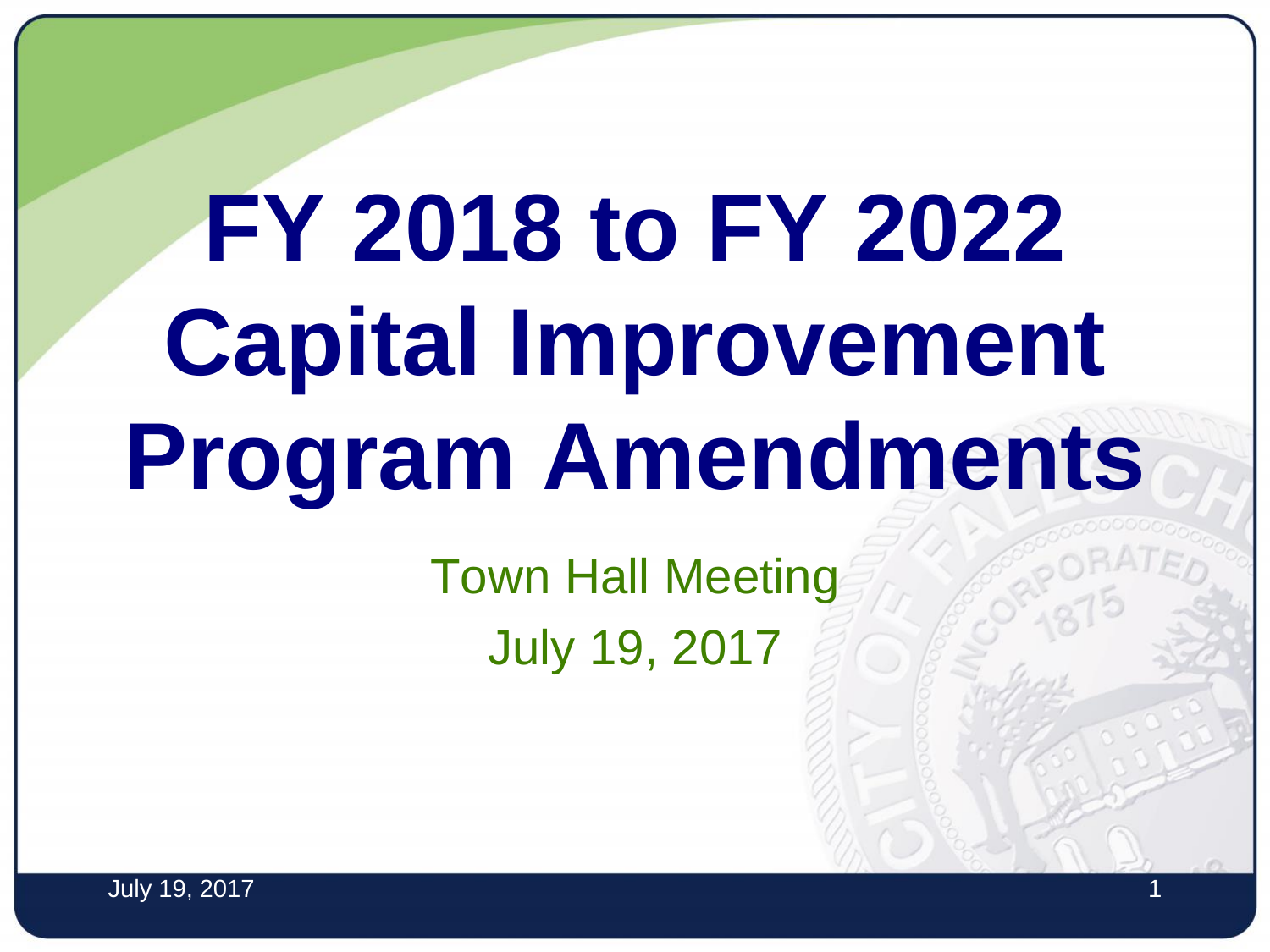### **Agenda & Timeline**

- Monday July 24: City Council Action on
	- School Bond Referendum Ordinance
		- \$120 million for GMHS
	- CIP Amendment Ordinance
		- "Full CIP" or "Modified CIP"
- August: File Referendum with Court
- November 7, 2017

– Proposed School Bond Referendum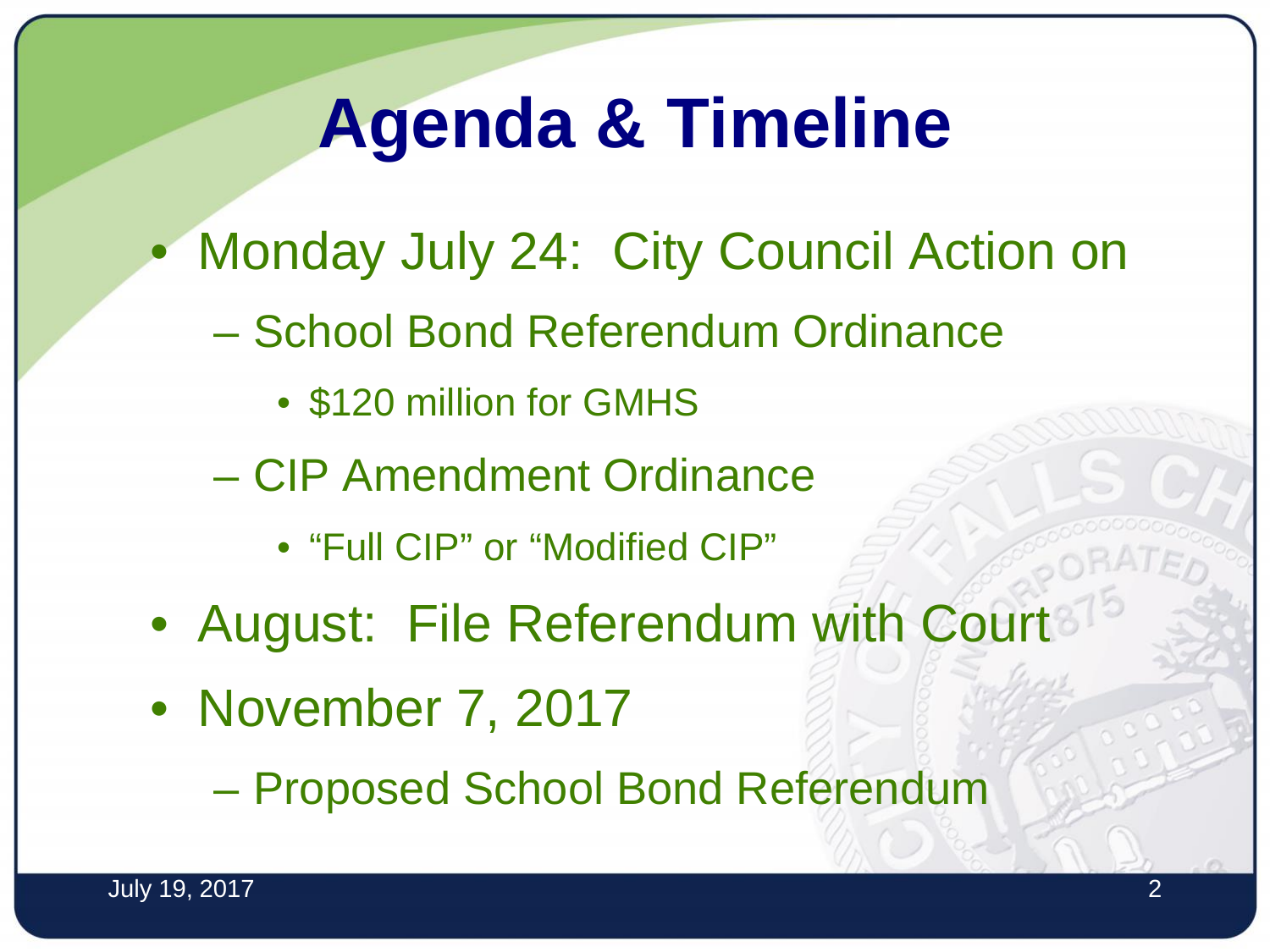### **November Referendum**

• **QUESTION: Shall the City of Falls Church, Virginia, contract a debt and issue its general obligation bonds in an aggregate principal amount not to exceed one hundred twenty million dollars (\$120,000,000) for the purpose of paying the costs incident to constructing, expanding, reconstructing, renovating, equipping and/or reequipping, in whole or in part, a new or improved High School and part of a middle school in the City of Falls Church, and shall Ordinance No. XXX of the City authorizing the issuance of such bonds be effective?**

{ } YES { } NO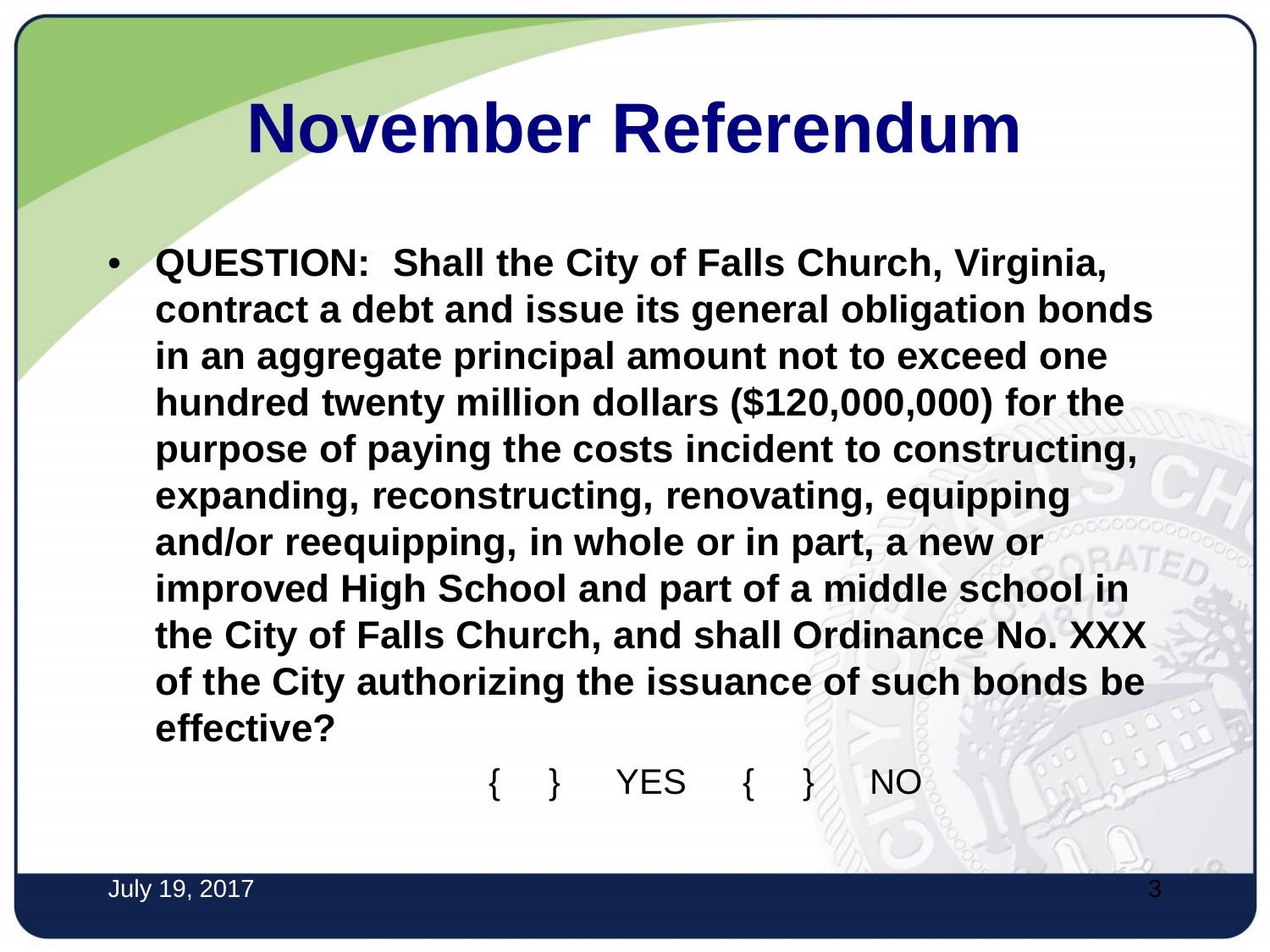## **Current City Debt**

\$14,175,876

Schools

\$37,403,745

Gen Govt

### **\$51.2 Million Total \$6.2 Million Annual Debt Service, 8% of budget 16 Cents on RE Tax Bill**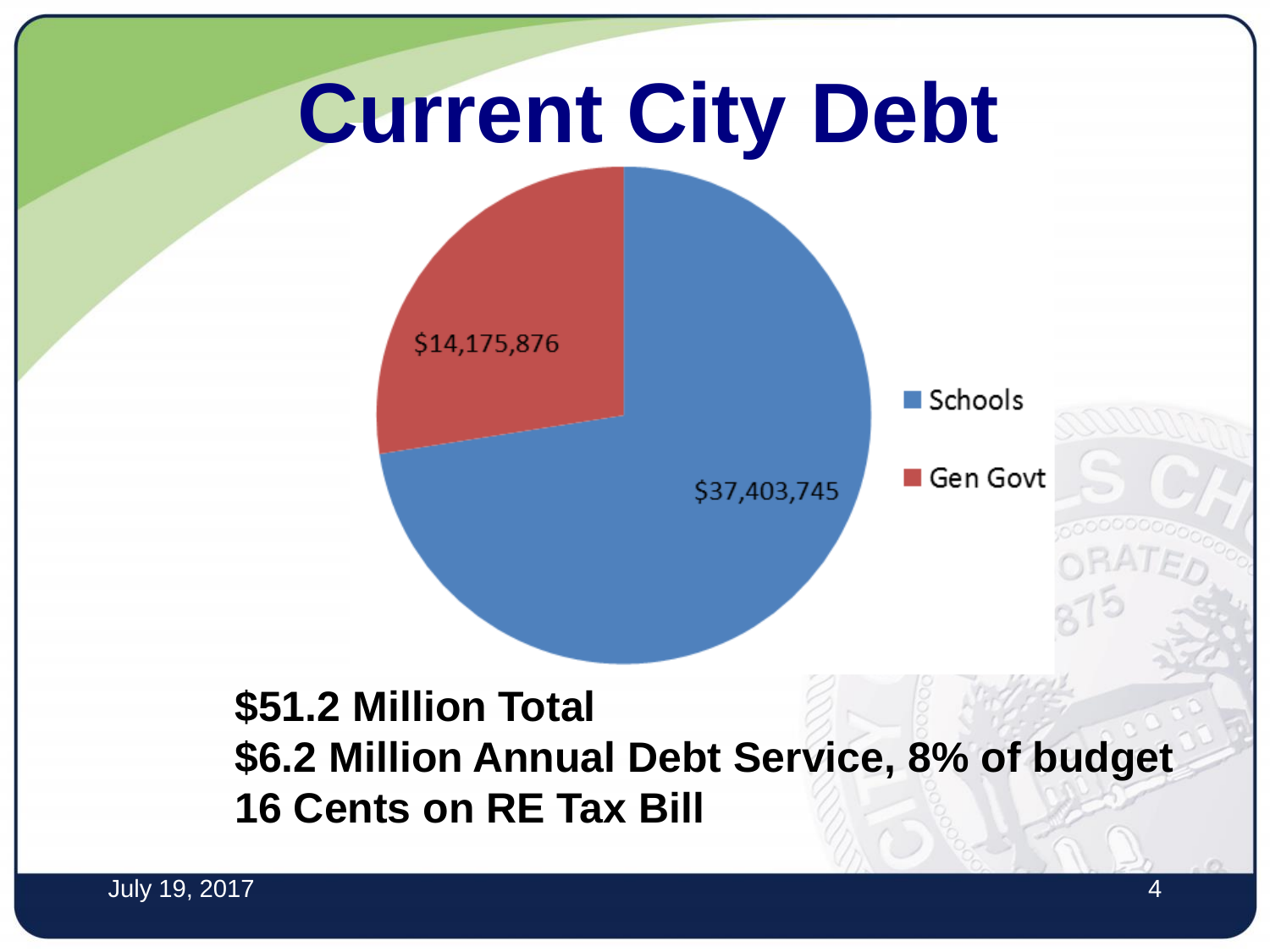| <b>Full CIP Debt</b>                                 |  |                     |  |                   |                      |  |
|------------------------------------------------------|--|---------------------|--|-------------------|----------------------|--|
| Library:                                             |  | \$8.7 <sub>M</sub>  |  | <b>Total Debt</b> |                      |  |
| <b>City Hall:</b>                                    |  | \$11.7 <sub>M</sub> |  |                   | \$218,349,873        |  |
| Other:                                               |  | \$11.8 M            |  |                   |                      |  |
| Adopted CIP: \$33.2 M                                |  |                     |  |                   |                      |  |
| <b>GMHS:</b>                                         |  | \$120.0 M           |  |                   |                      |  |
| <b>TJES:</b>                                         |  | \$15.3 <sub>M</sub> |  | \$51,124,621      |                      |  |
| <b>Total:</b>                                        |  | \$167.5 M           |  |                   |                      |  |
| * TJES is not included in the FY 2018 to FY 2022 CIP |  |                     |  | ■ Current Debt    | <b>Full CIP Debt</b> |  |

July 19, 2017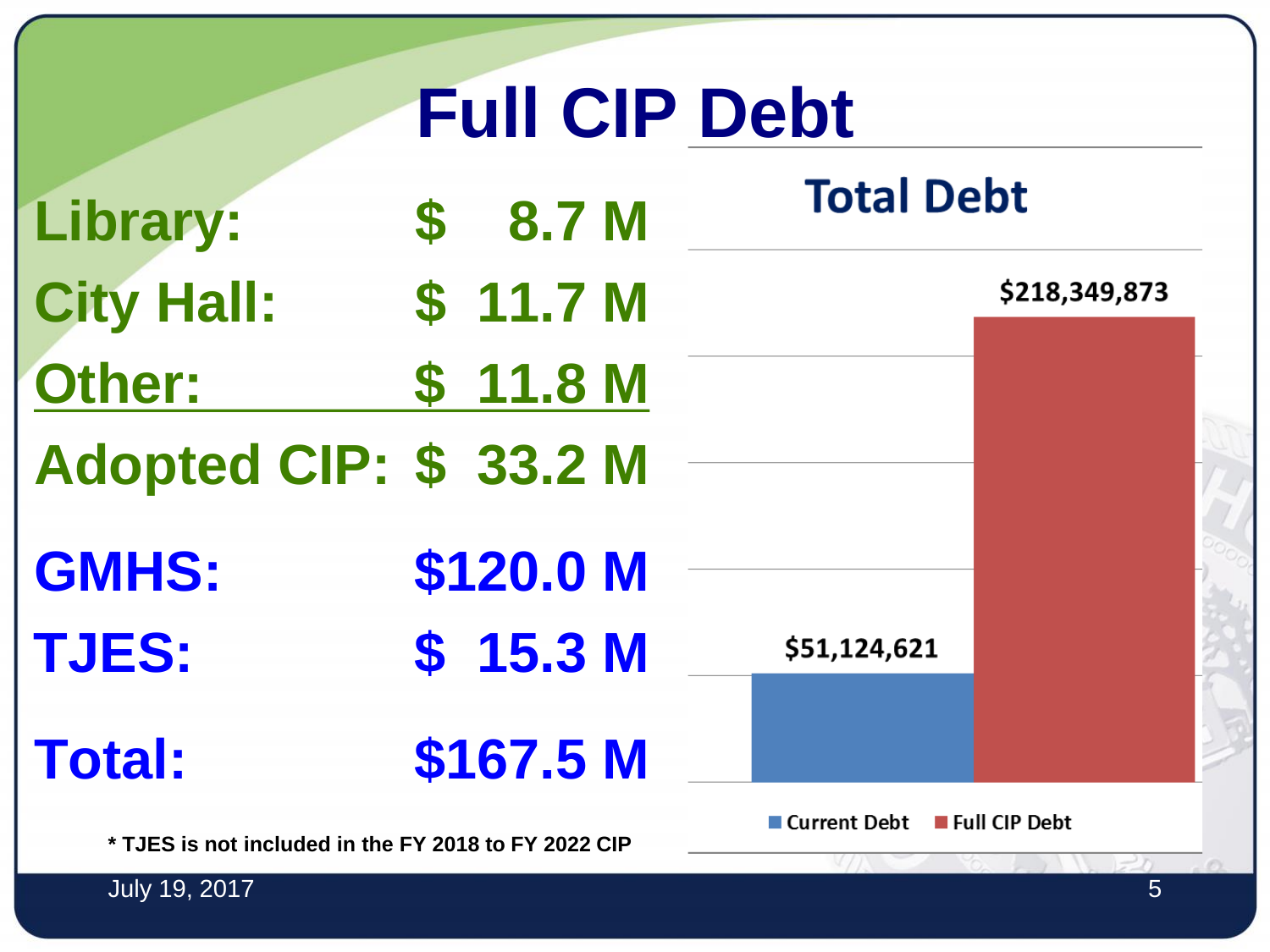## **"Community School"**

**(School Board Preferred Option)**

Construction Cost 5 110.0 M "Soft" Costs 13.8 M 30% of listed reductions - 6.5 M Financing Cost 2.7 M **Total Debt Amount: \$ 120.0**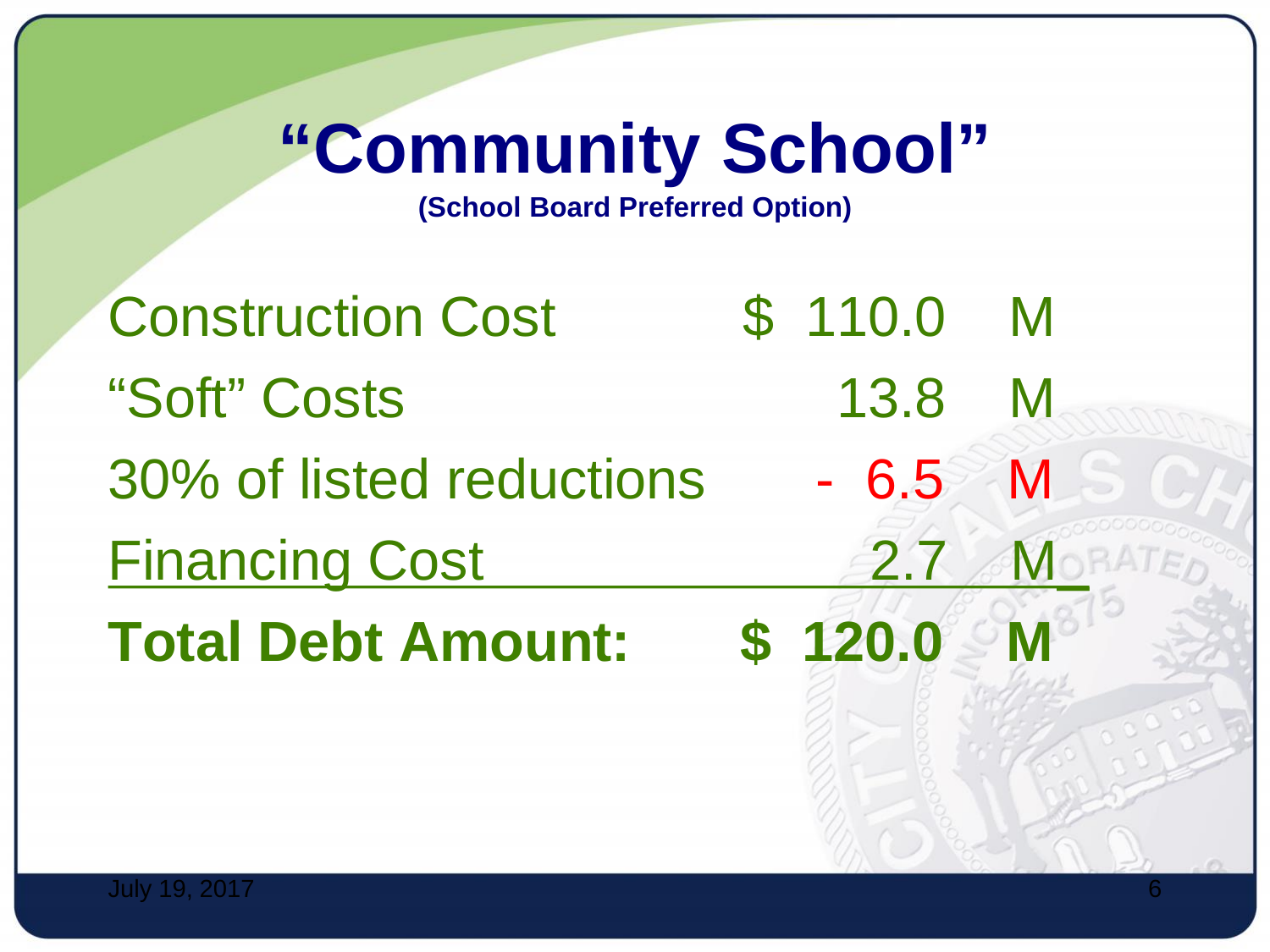### **Potential Economic Development**

- Multiple meetings with development community, County, VDOT, UVa and VA Tech over past two years
- One unsolicited proposal in 2015
- RFP in 2016
- Studies
	- ULI Panel
	- School Feasibility
		- Perkins Eastman
	- Land Valuation
		- Alvarez & Marsal

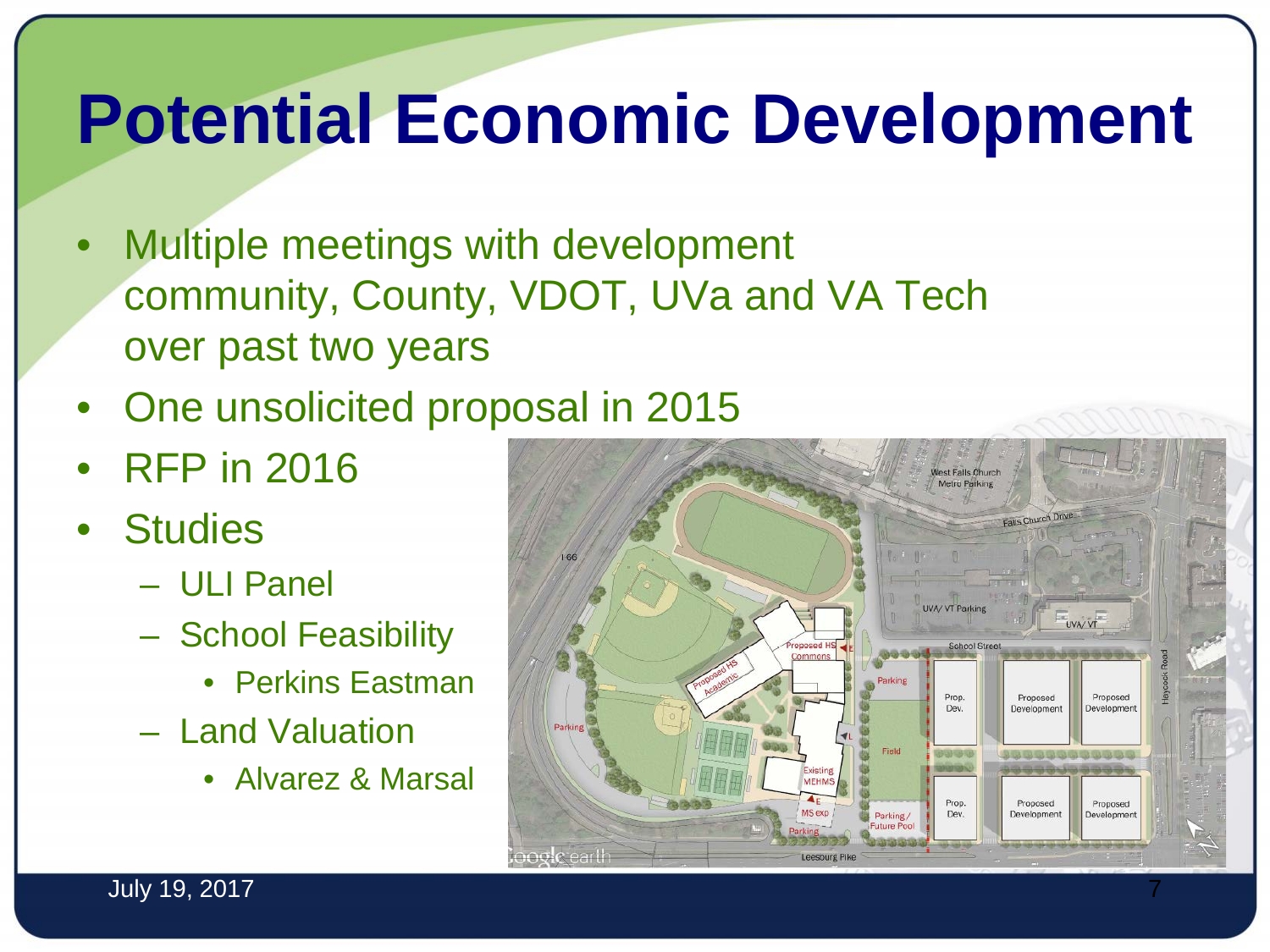### **Land Development Assumptions**

**Alvarez and Marsal**

| <b>Component</b>   | <b>Gross Sq. Ft</b> | <b>Units/Rooms</b> |  |
|--------------------|---------------------|--------------------|--|
| <b>Retail</b>      | 128,000             |                    |  |
| <b>Office</b>      | 120,000             |                    |  |
| <b>Multifamily</b> | 621,000             | 816                |  |
| +55 Multifamily    | 140,000             | 148                |  |
| <b>Hotel</b>       | 75,000              | 110                |  |
| <b>Total</b>       | 1,084,000 sq ft     |                    |  |
| <b>Parking</b>     | 1,604 spaces        |                    |  |
|                    |                     |                    |  |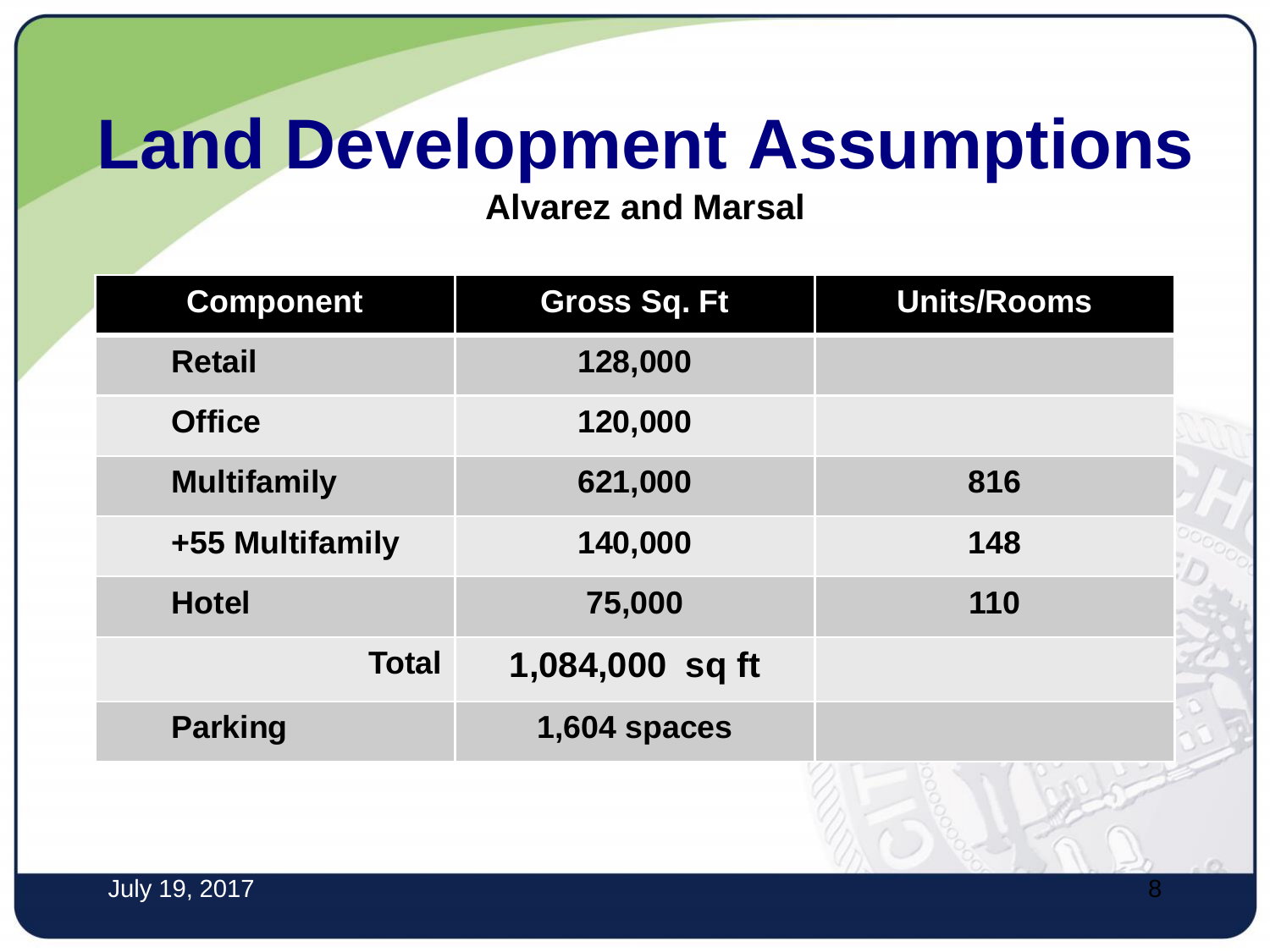### **Summary of Findings**

• GMHS Cost Estimate: – \$120 Million • Land Value: \$43 to \$45 M – Ten Acres with sale or lease • Net Tax Yield after Build Out – Approx. \$3.1 M per year in 2031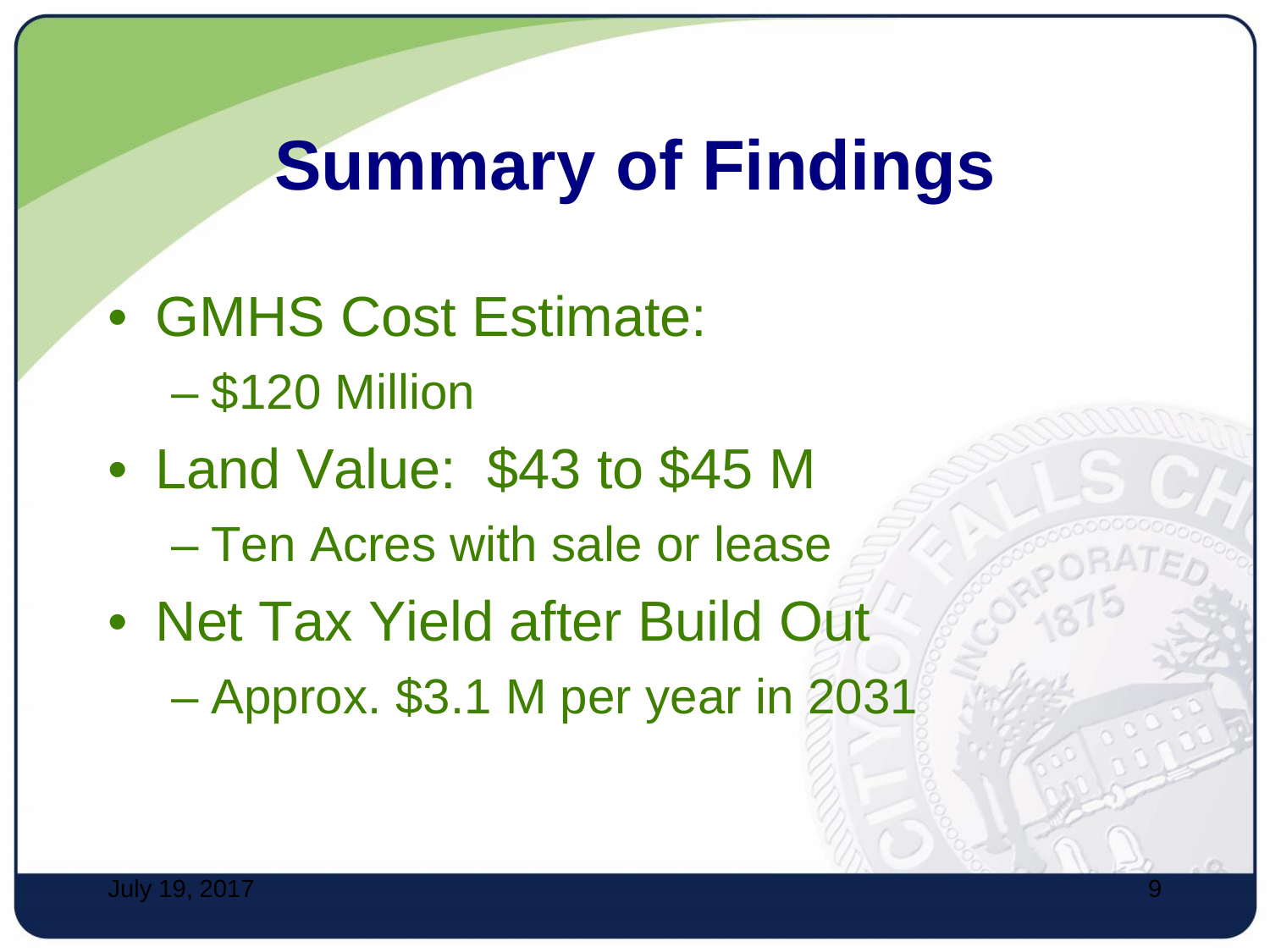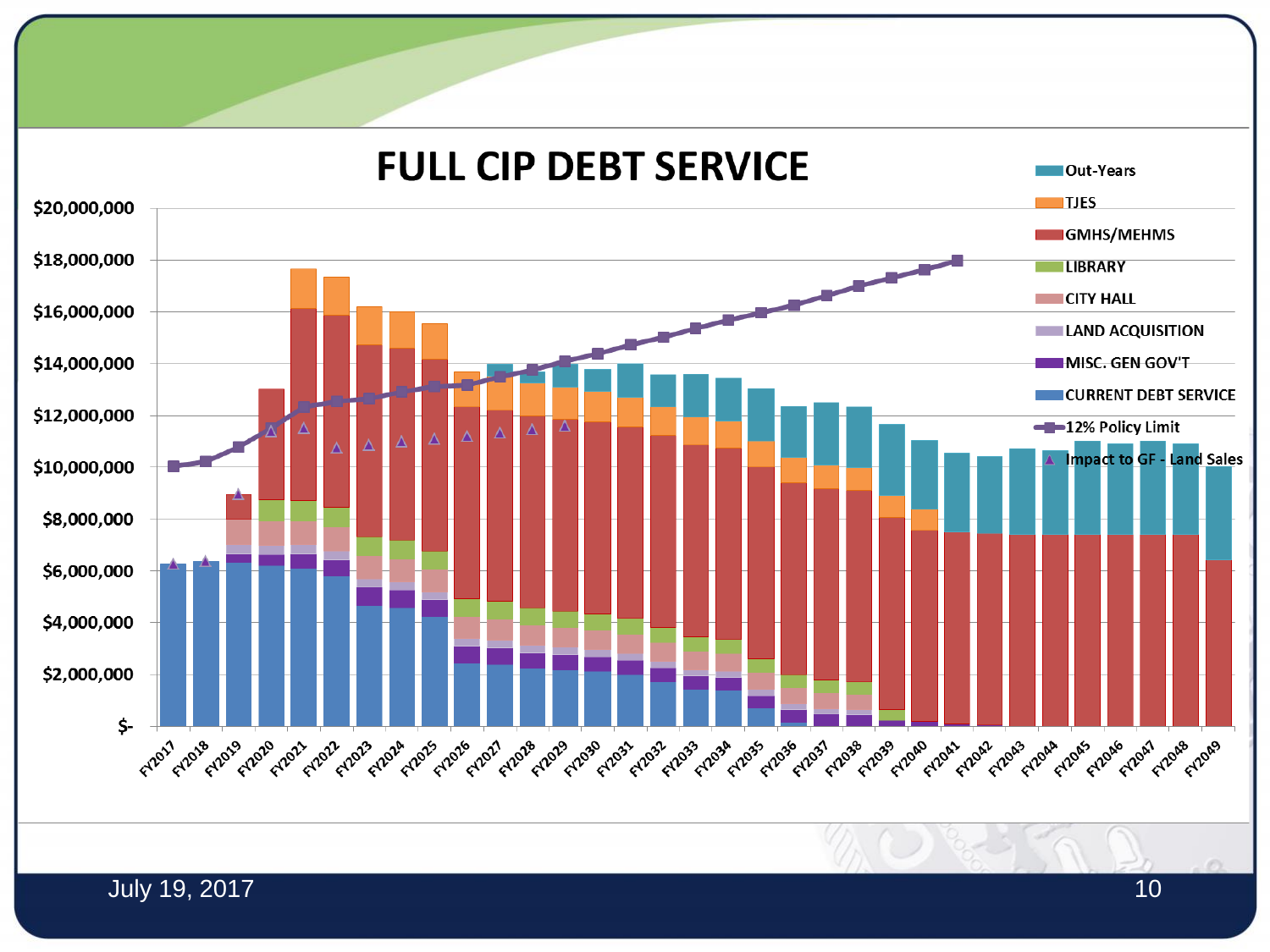## **Full CIP Assumptions**

|                   | <b>Year of</b>  | <b>Amount</b>                                 |                       |  |
|-------------------|-----------------|-----------------------------------------------|-----------------------|--|
| <b>Project</b>    | <b>Issuance</b> | 20-year                                       | 30-year               |  |
| <b>GMHS/MEHMS</b> | <b>FY 2018</b>  |                                               | \$120 M<br>Level Debt |  |
| <b>City Hall</b>  | <b>FY 2018</b>  | \$11.7 <sub>M</sub><br><b>Level Principal</b> |                       |  |
| <b>Other CIP</b>  | <b>FY 2018</b>  | \$11.8 <sub>M</sub><br><b>Level Principal</b> |                       |  |
| Library           | <b>FY 2019</b>  | \$8.7 M<br><b>Level Principal</b>             |                       |  |
| <b>TJES</b>       | <b>FY 2020</b>  | \$15.3 <sub>M</sub><br><b>Level Principal</b> |                       |  |

\* Interest rates phased from 3.5% to 5%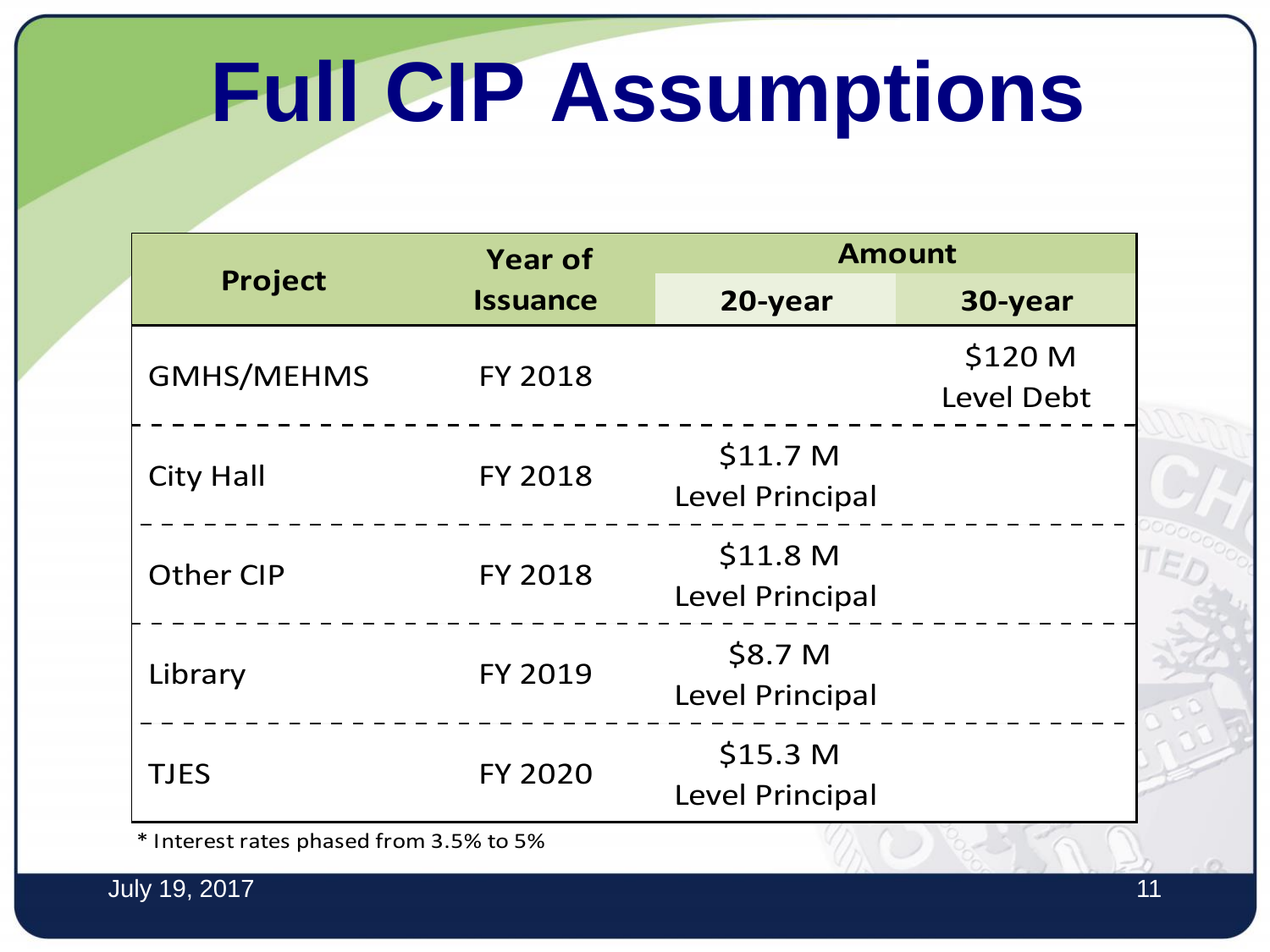## **GMHS Debt Service Assumptions**

- **Interest rates from 3.5% to 5%**
- **30-year level debt issuance**
- **GMHS/MEHMS phased over 3 years:**
	- **FY 2018: \$18M (15%)**
	- **FY 2019: \$54M (45%)**
	- **FY 2020: \$48M (40%)**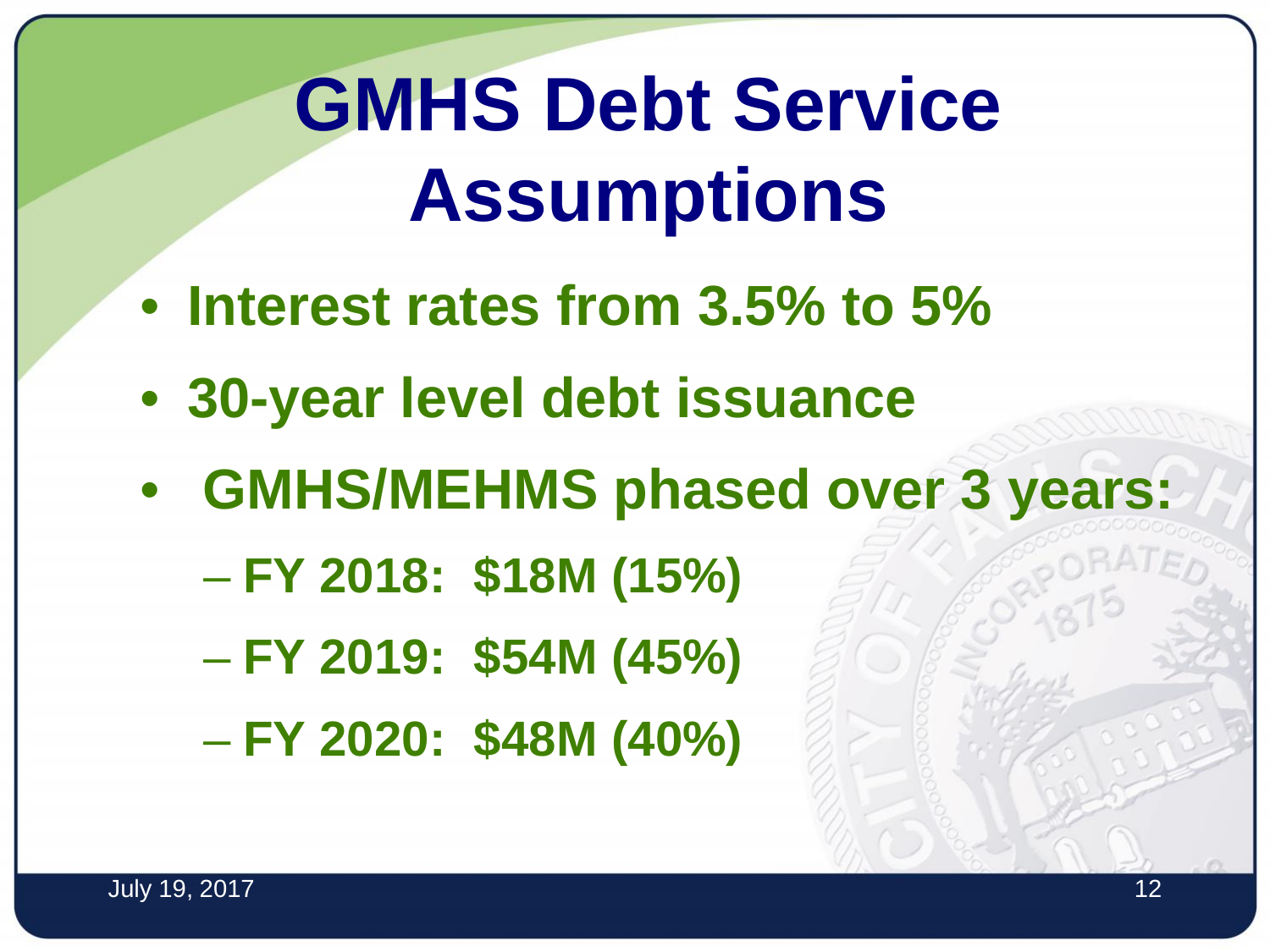#### **Full CIP Tax Impact Without Tax Yield Median Homeowner Without Tax Yield**  $$1,400$  $-$  Without Land Sale 15 cents  $$1,200$ With Land Sale \$1,000 13 cents 9 cents \$800 \$600 9 cents 5 cents 7 cents \$400 \$200 \$0

• **Both include the use of current capital reserve of approx. \$10M**

FY2019 FY2020 FY2021 FY2021 FY2023 FY2024 FY2025 FY2026 FY2027 FY2028 FY2030 FY2031 FY2031 FY2033 FY2034 FY2035 FY2037 FY2039

- **Pension Investment savings (up to 1.5 cents) is reflected**
- **1.5 cents for Capital is reflected**
- **Land Sale and Reserves are used to Buy Down Debt Service**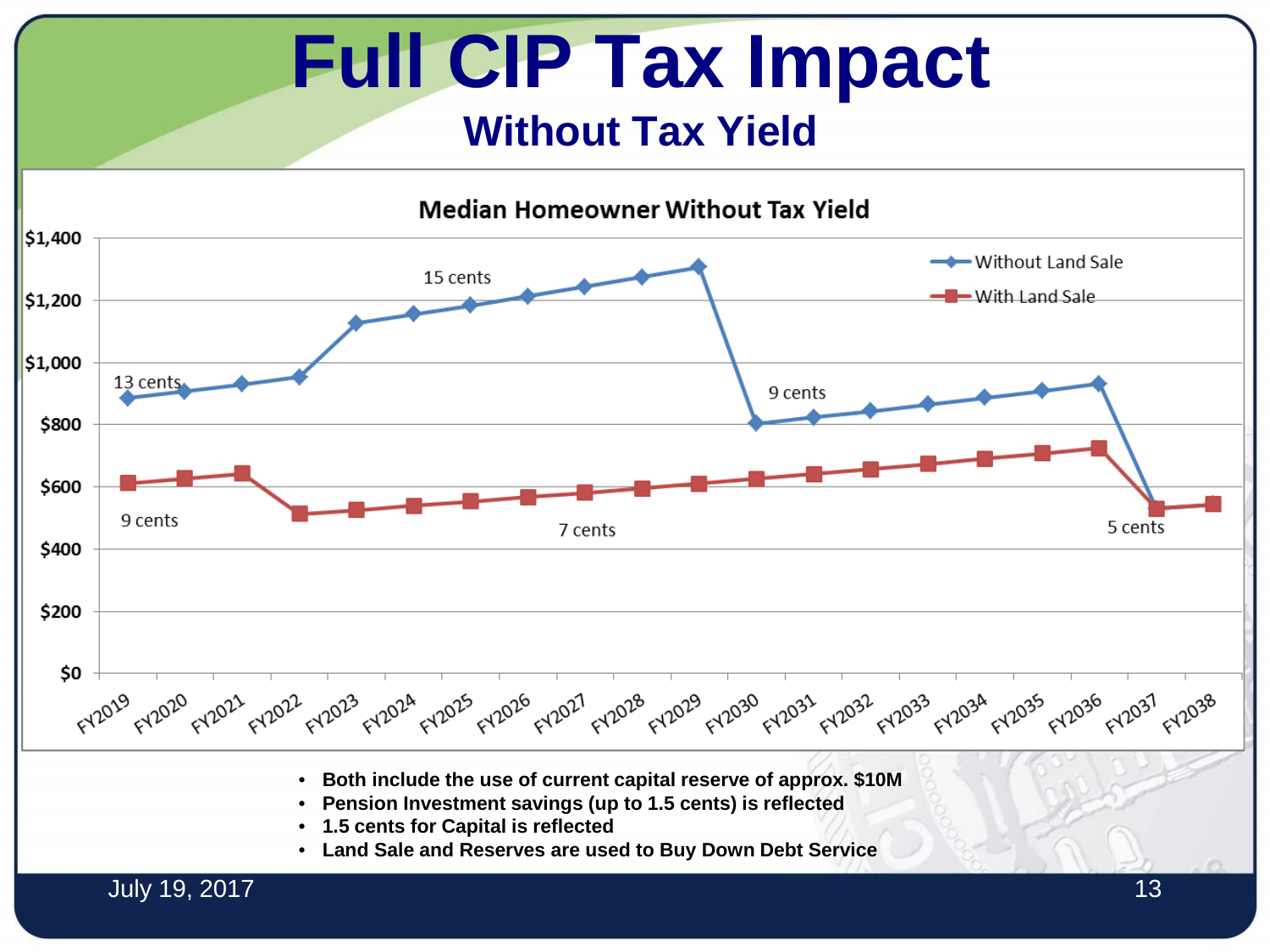### **Net Tax Yield from 10 Acres Commercial Development**

| <b>Fiscal Year</b> | <b>Est. Tax Yield</b> | <b>Assumption</b>                       |
|--------------------|-----------------------|-----------------------------------------|
| <b>FY 2022</b>     | \$540,000             | <b>RE Taxes on raw land</b>             |
| <b>FY 2023</b>     | \$540,000             | $\bf{1}$                                |
| <b>FY 2024</b>     | \$540,000             | $\iota$                                 |
| <b>FY 2025</b>     | \$797,179             | Phase 1: 25% of Total Net Fiscal Impact |
| <b>FY 2026</b>     | \$797,179             | $\iota$                                 |
| <b>FY 2027</b>     | \$1,594,359           | Phase 2: 50% of Total NFI               |
| <b>FY 2028</b>     | \$1,594,359           | $\iota$                                 |
| <b>FY 2029</b>     | \$2,391,538           | Phase 3: 75% of NFI                     |
| <b>FY 2030</b>     | \$2,391,538           | $\iota$                                 |
| <b>FY 2031</b>     | \$3,188,717           | <b>Phase 4: 100% NFI</b>                |
| <b>FY 2032</b>     | \$3,188,717           | $\mathbf{u}$                            |
| <b>FY 2033</b>     | \$3,188,717           | $\mathbf{u}$                            |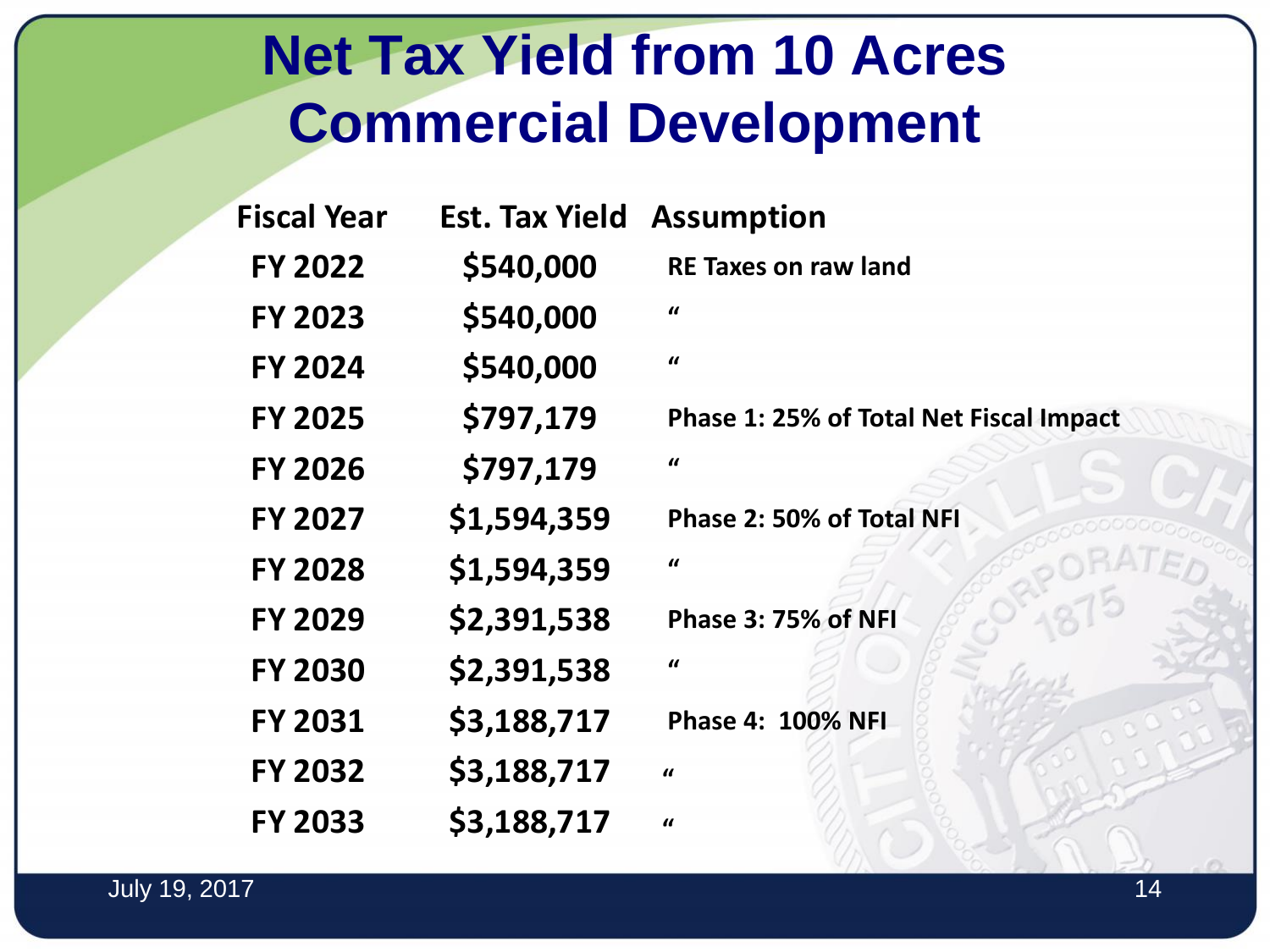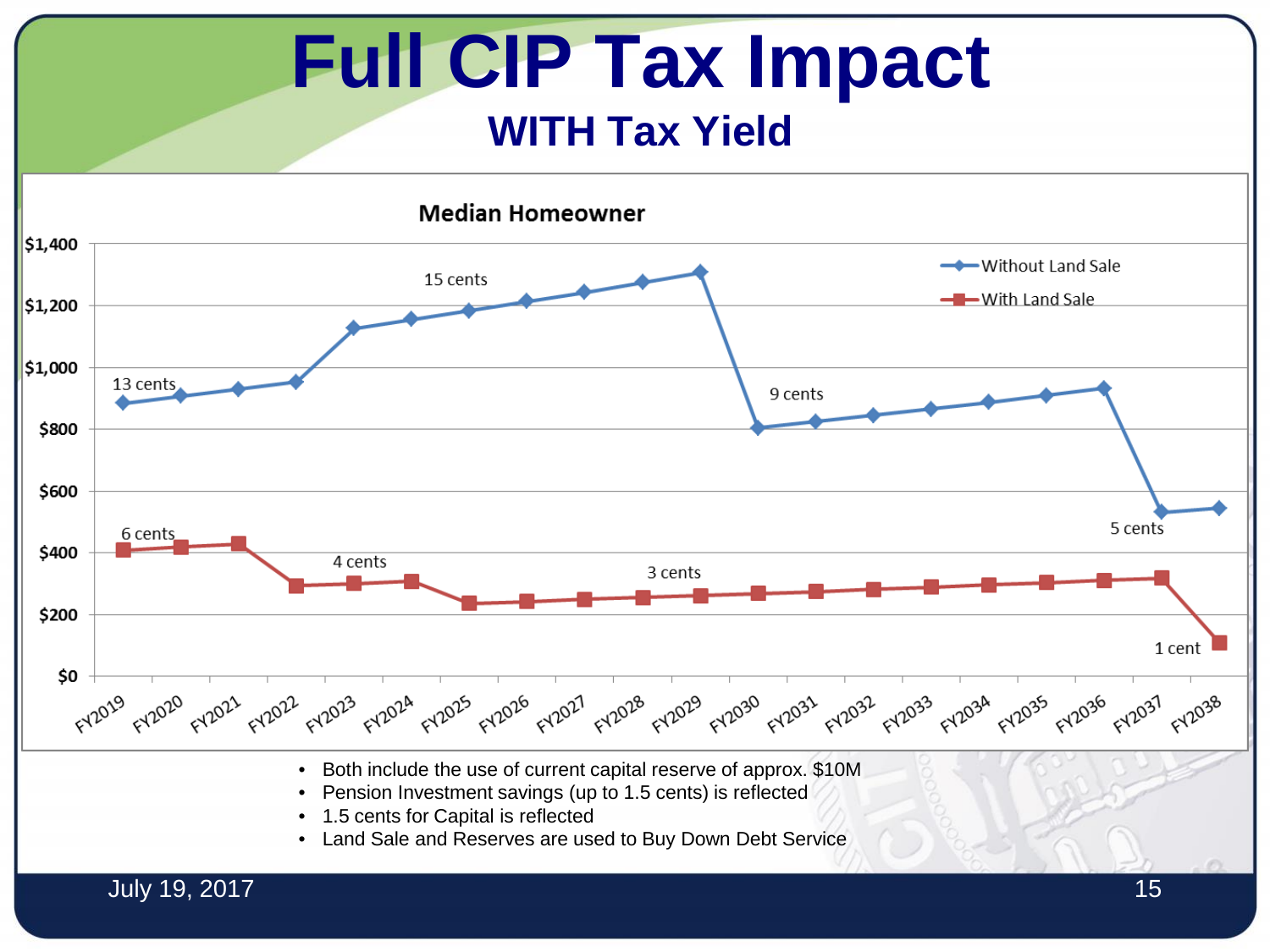## **Significant Risks**

- Market Timing Risk
- Credit Downgrade
- Project Cost Control Risk
- Other Financing Needs
- Operating cost risk

### **Reasons for a Modified CIP**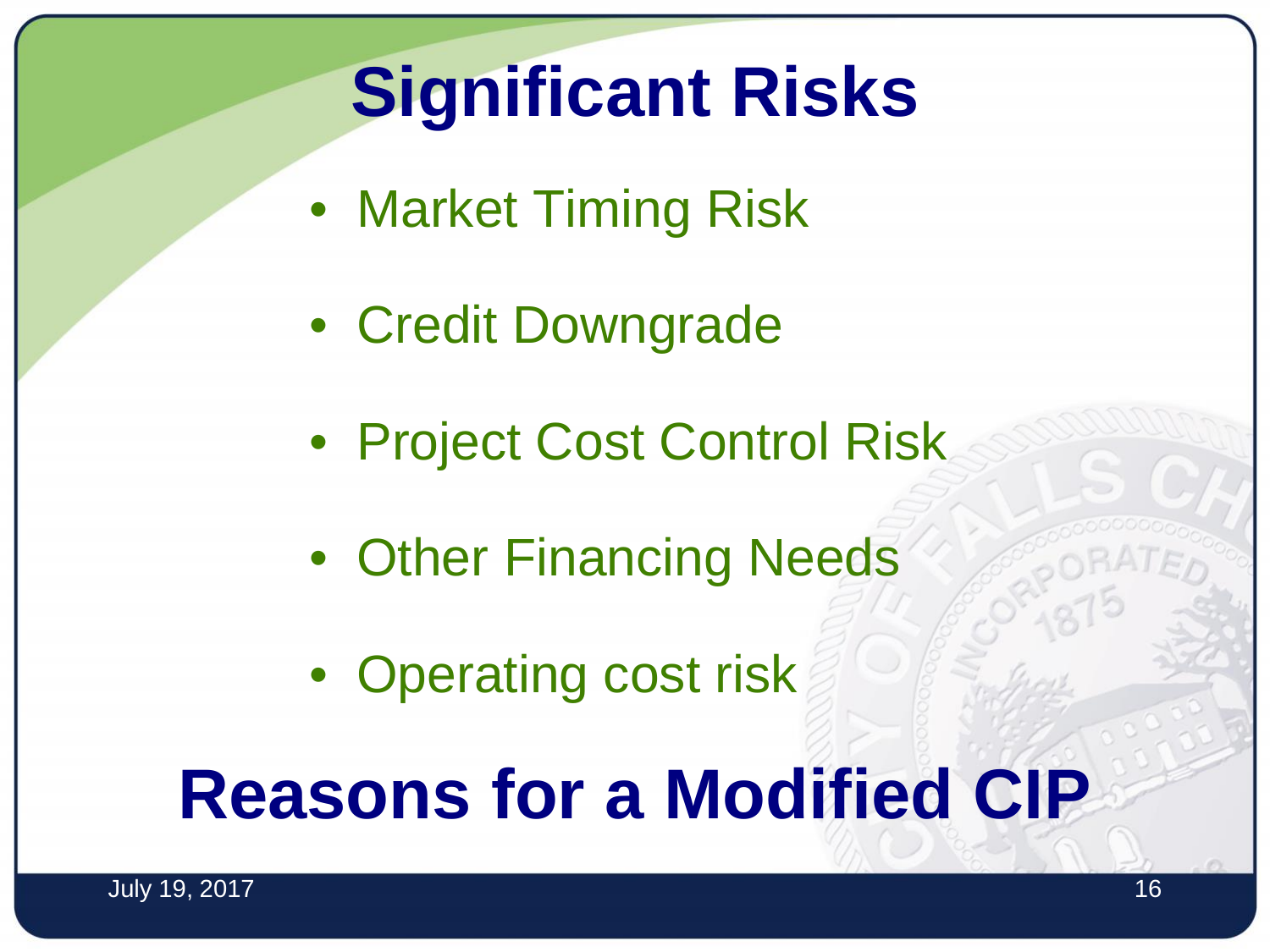### **Modified CIP: Delay \$30M of Projects Until after Land Transaction (Expected in 2022)**

|                   | <b>Year of</b>  | <b>Amount</b>      |         |
|-------------------|-----------------|--------------------|---------|
| <b>Project</b>    | <b>Issuance</b> | 20-year            | 30-year |
| <b>GMHS/MEHMS</b> | <b>FY 2018</b>  |                    | \$120 M |
| <b>City Hall</b>  | <b>FY 2018</b>  | \$11.7 M           |         |
| <b>Other CIP</b>  | <b>FY 2018</b>  | \$41.8M            |         |
|                   |                 | \$6.5 <sub>M</sub> |         |
| Library           | FY 2019         | \$8.7M             |         |
|                   | <b>FY 2022</b>  | \$10.7 M           |         |
| <b>TJES</b>       | FY 2020         |                    |         |
|                   | <b>FY 2025</b>  | \$15.3 M           |         |

\* Interest rates phased from 3.5% to 5%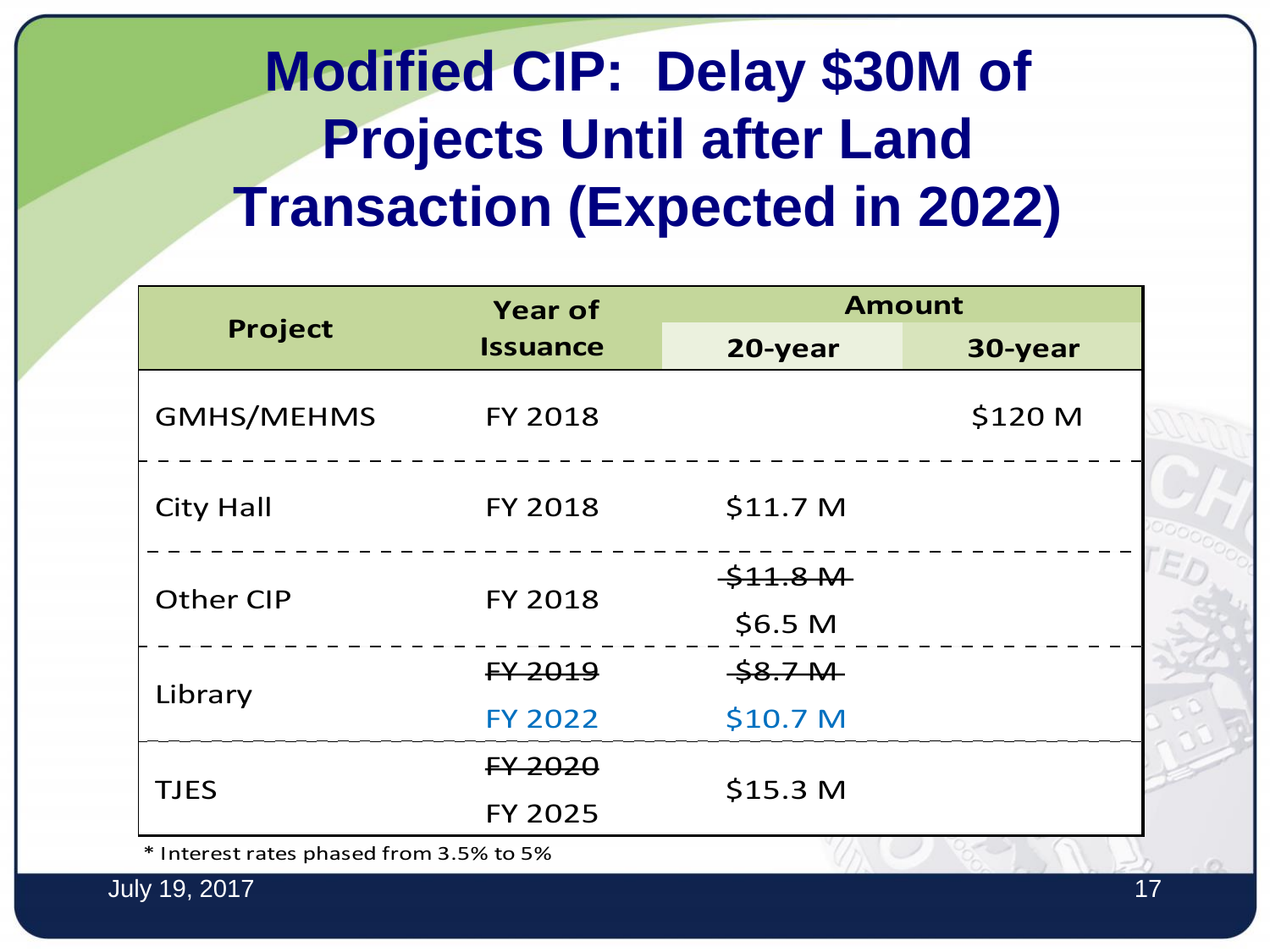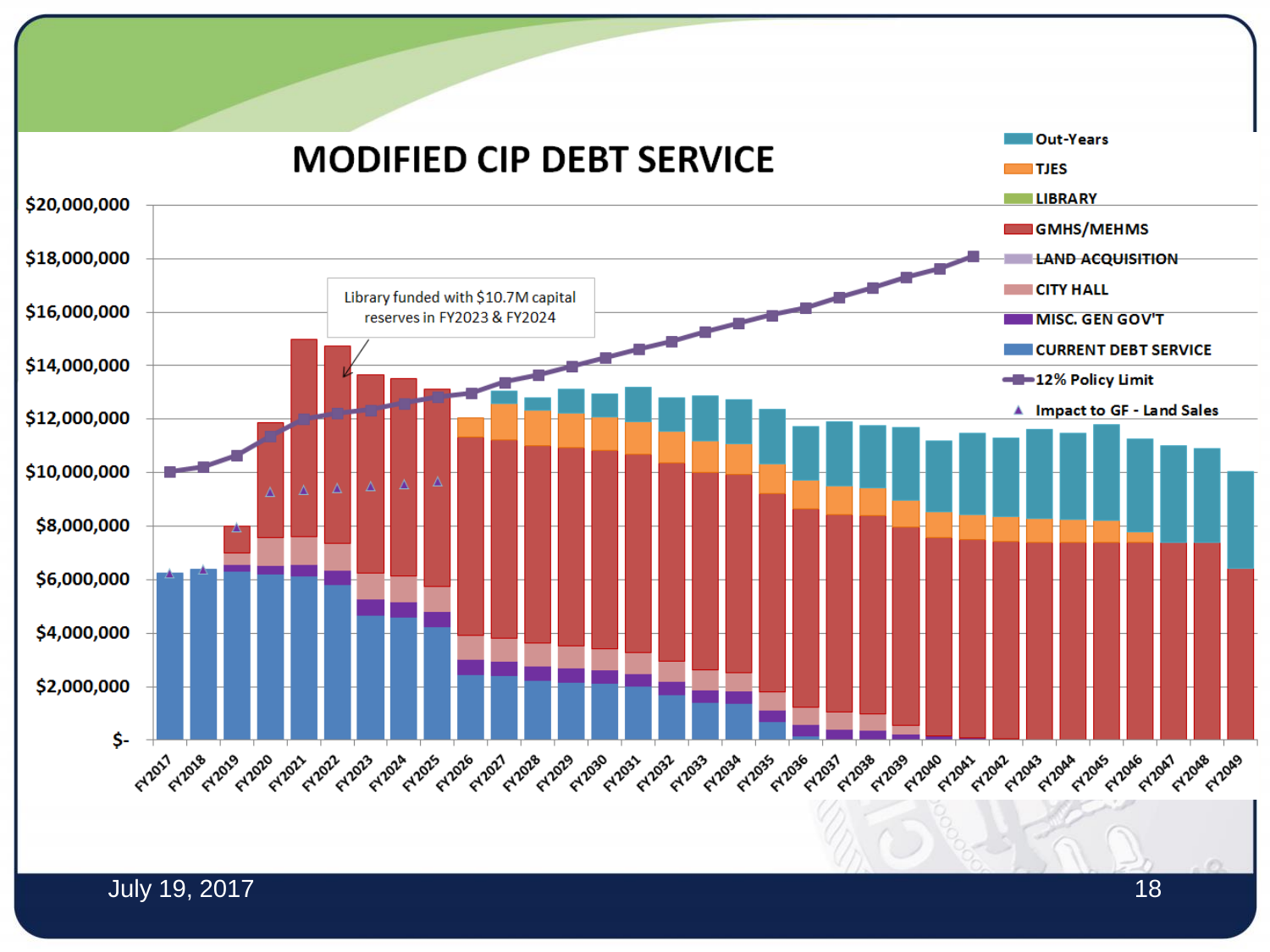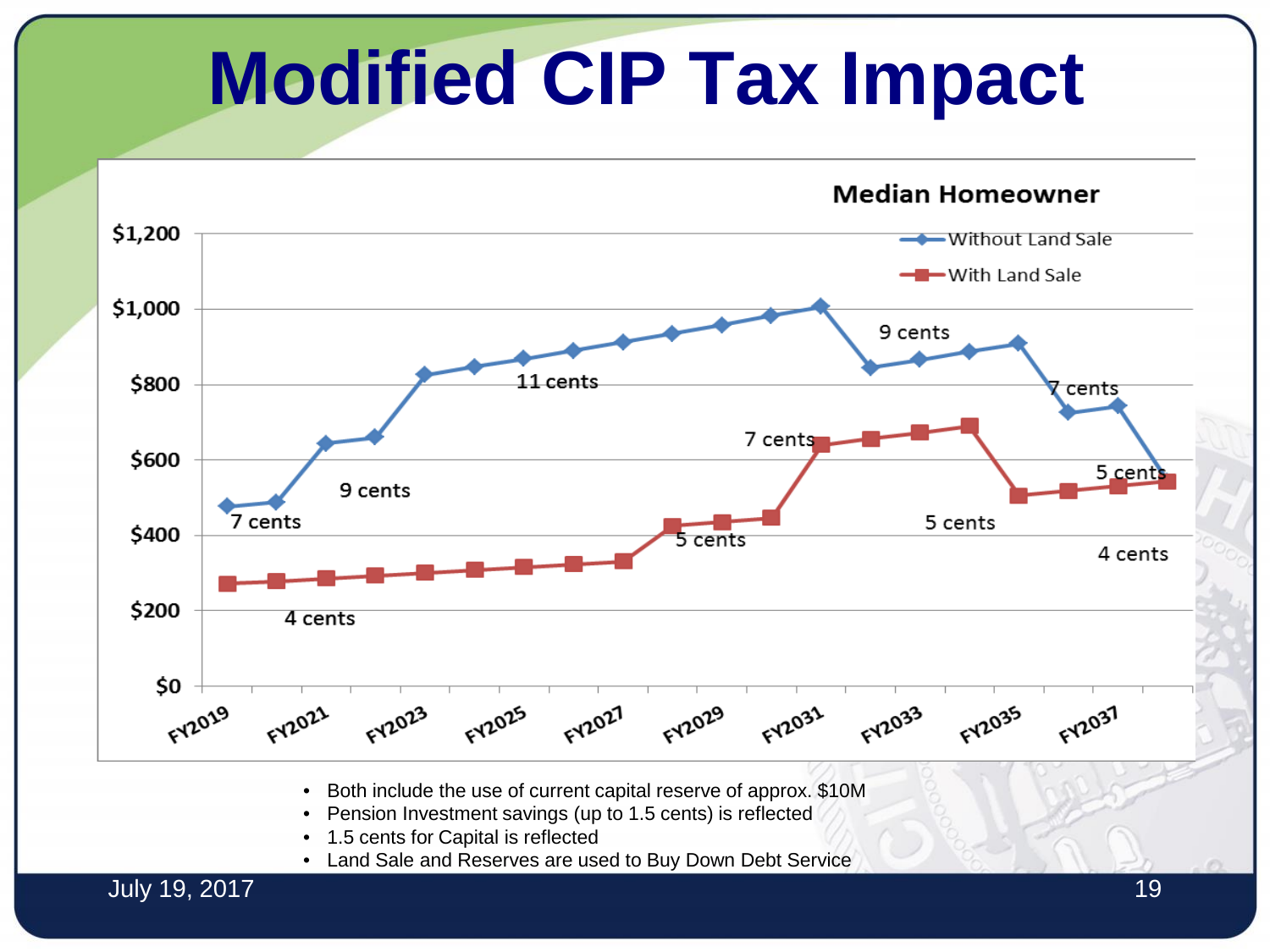### **Modified CIP Tax Impact WITH Tax Yield**



- Both include the use of current capital reserve of approx. \$10M
- Pension Investment savings (up to \$1.5 cents) is reflected
- 1.5 cents for Capital is reflected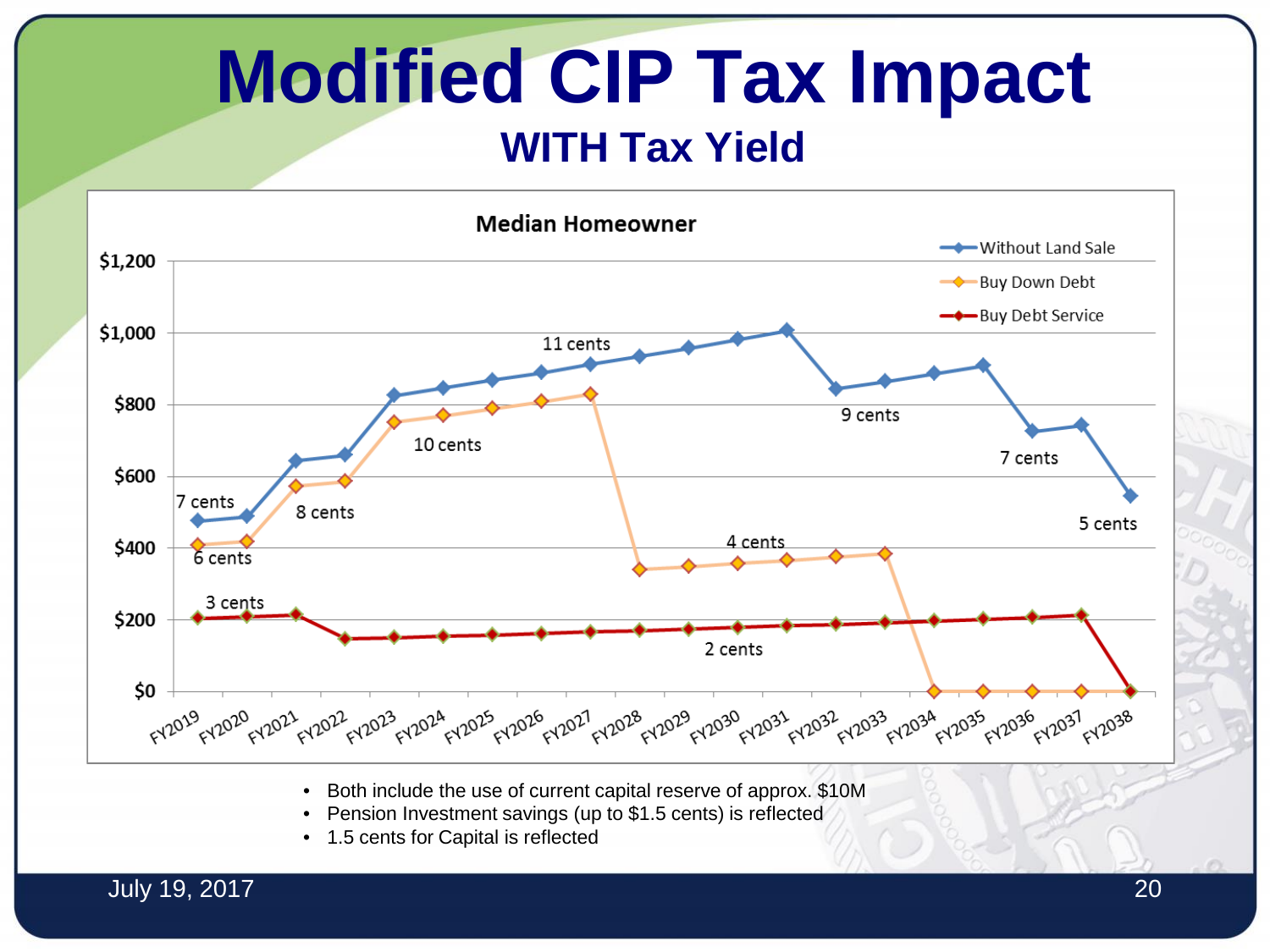### **Affordability Metrics**

- **Debt to Assessed Value (AV)**
	- **5% City policy cap**
- **Debt service to total expenses**
	- **12% City policy cap**
- **Debt per capita**
	- **Regional comparisons; no law or policy cap**
- **Debt to total Household Income**
	- **Regional comparisons; no law or policy cap**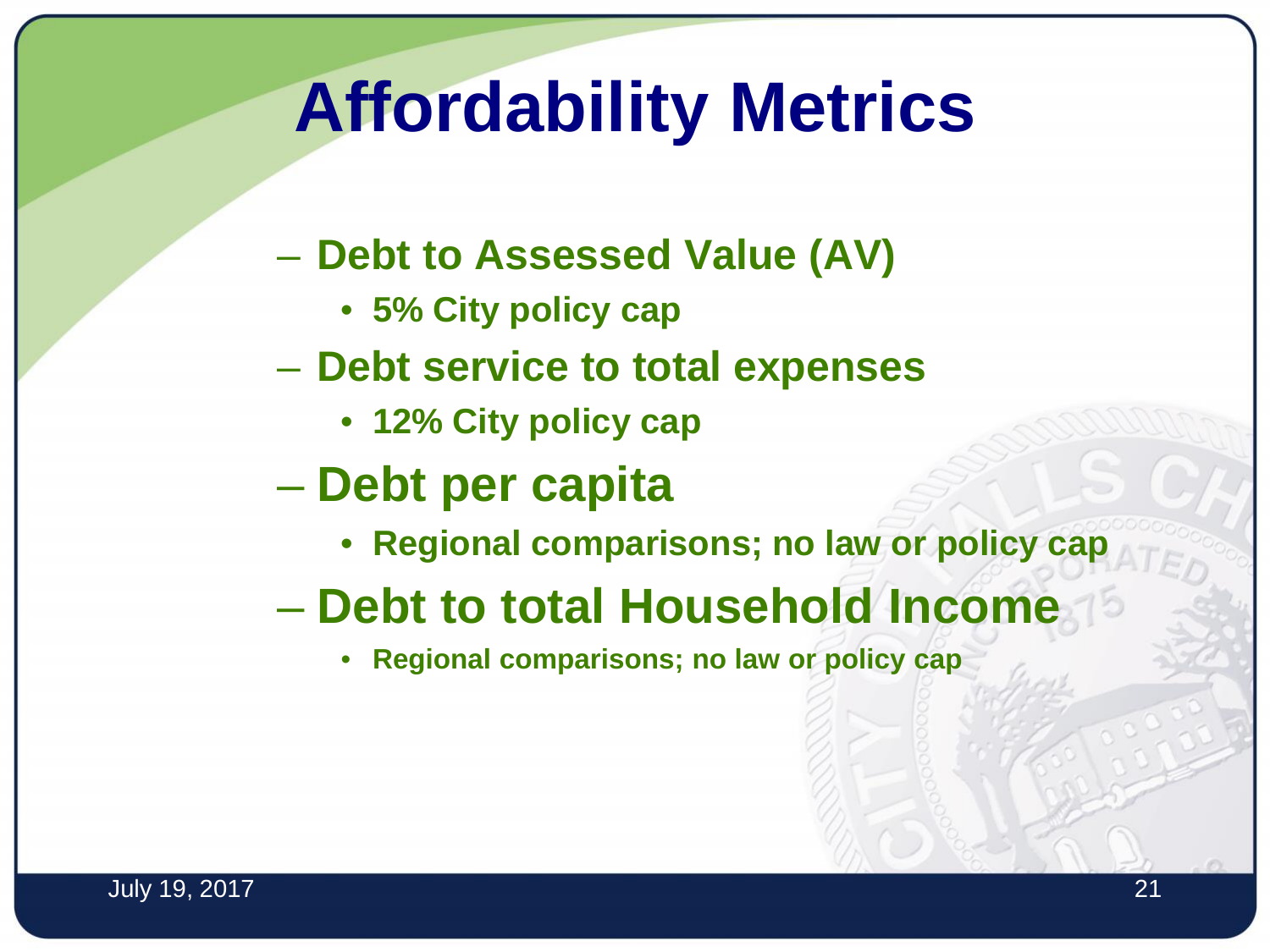#### **Debt to Assessed Value**

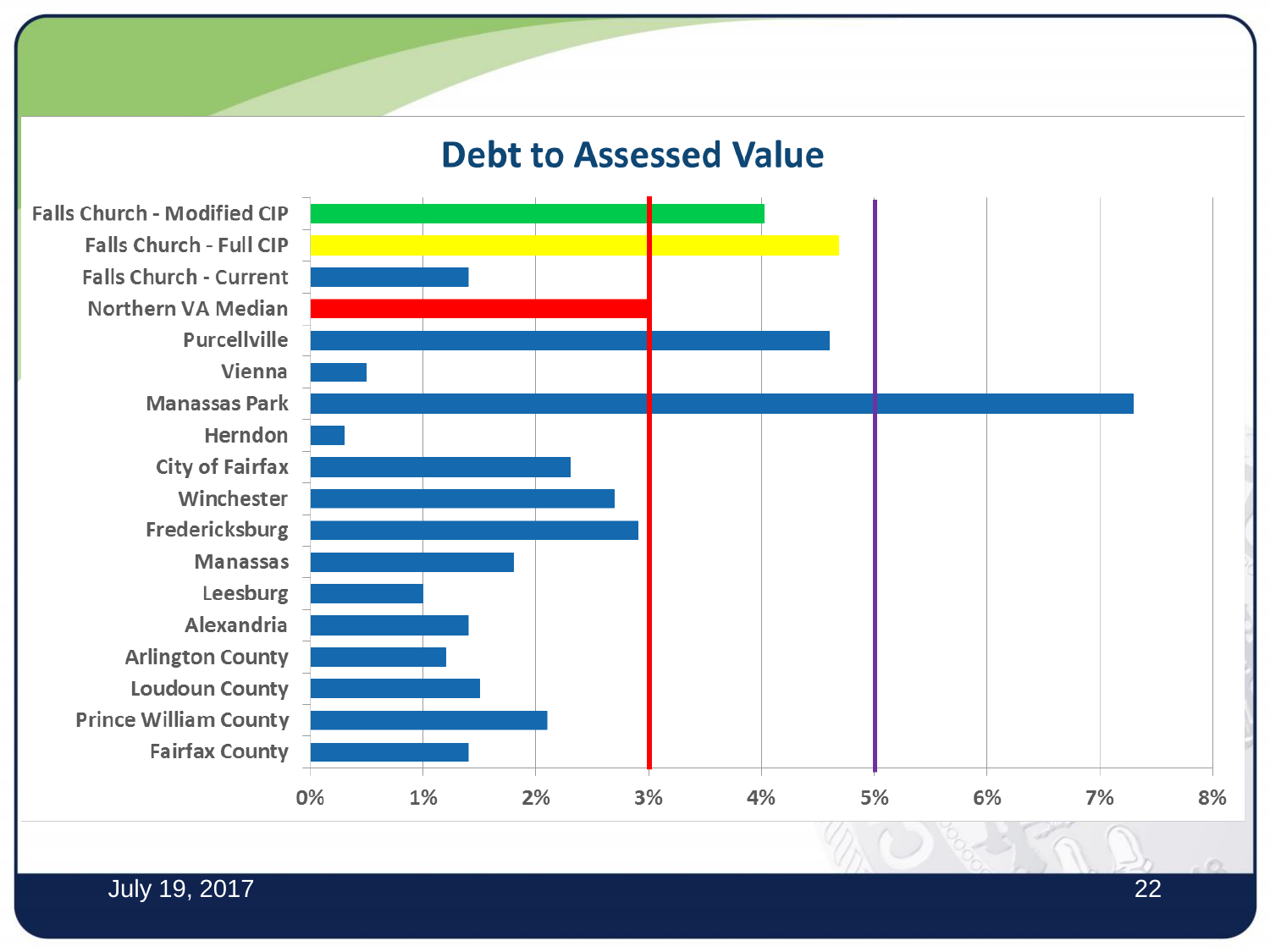#### **Debt Service vs. Expenditures**

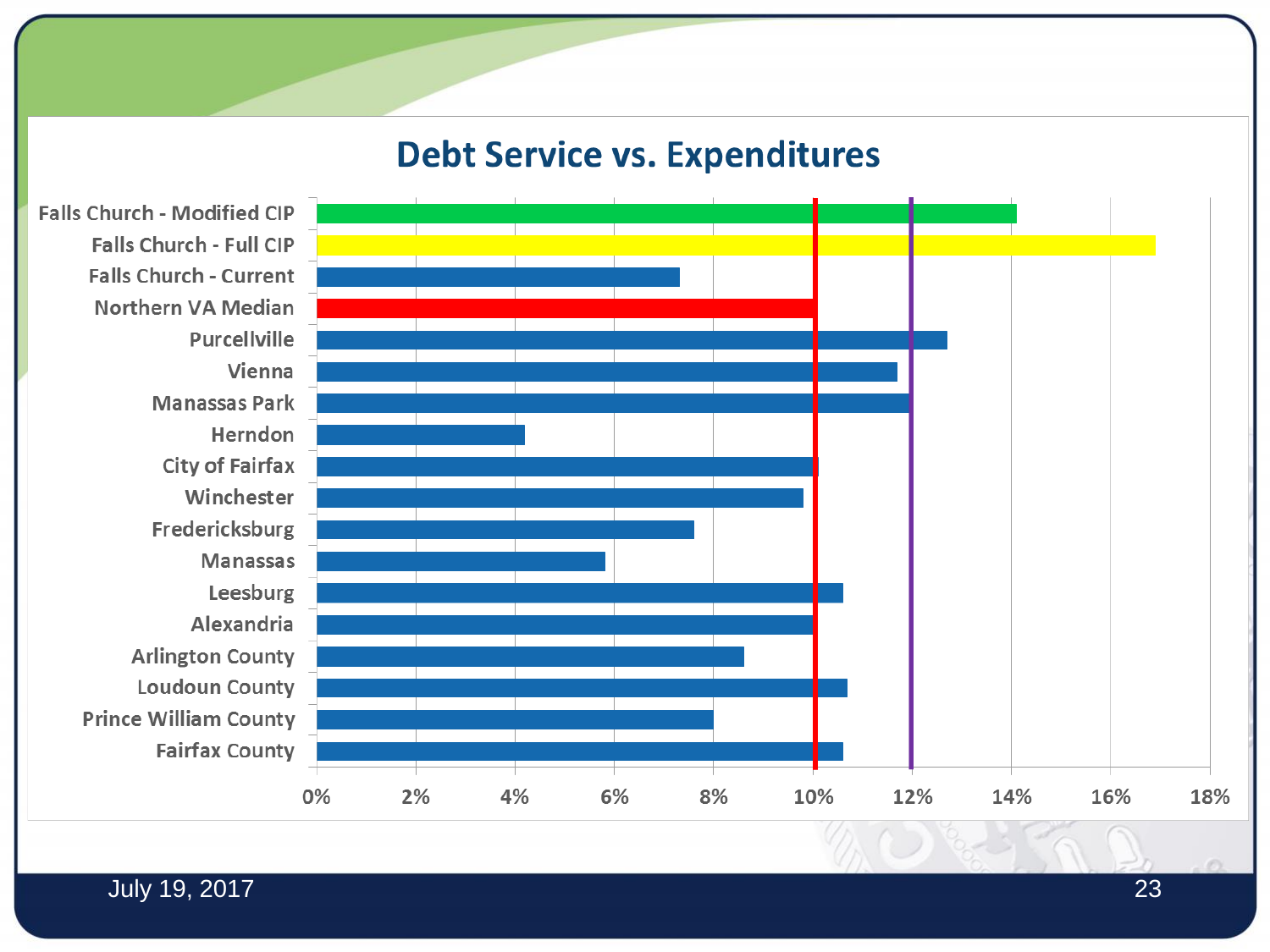#### **Debt per Capita**

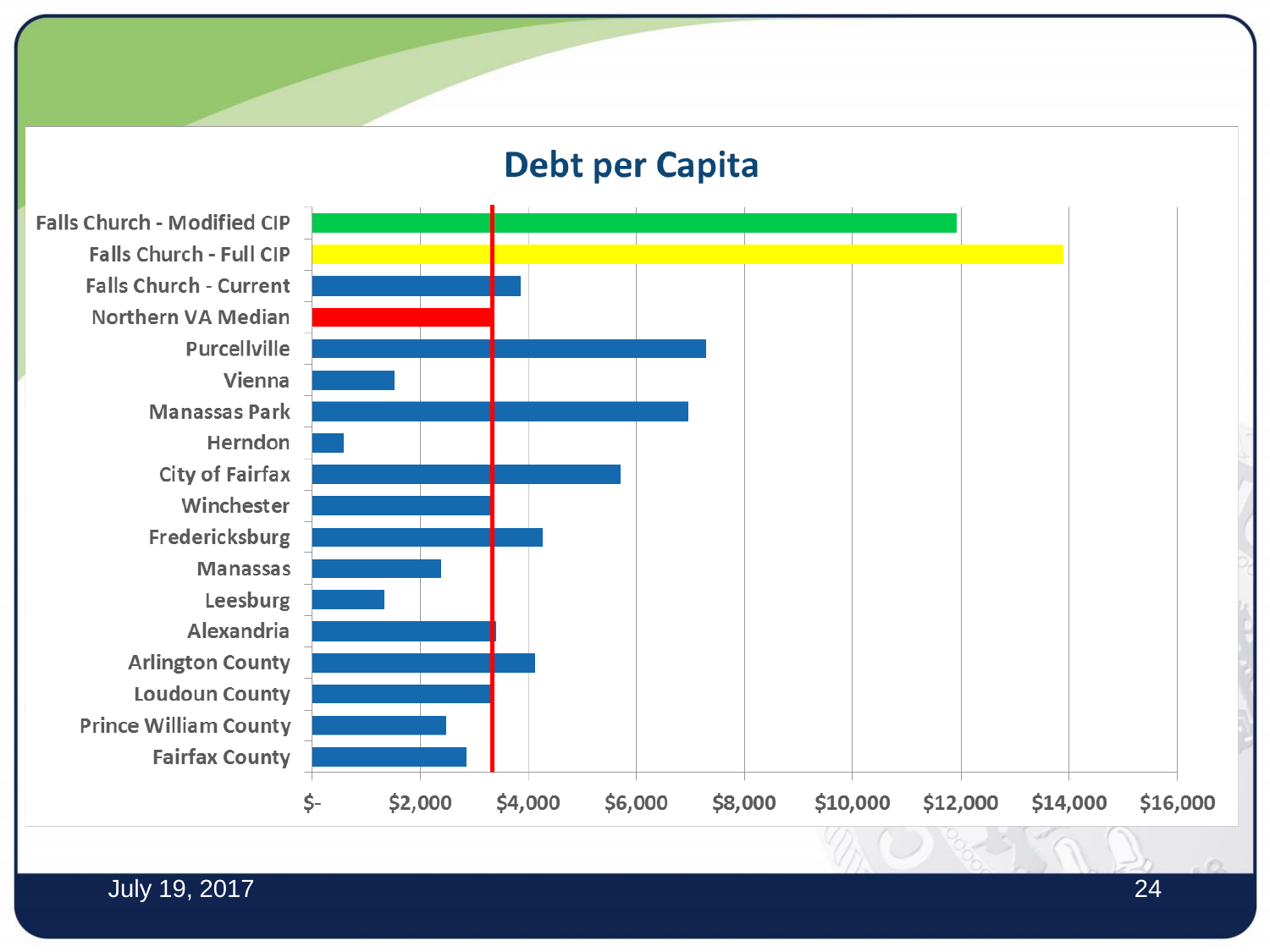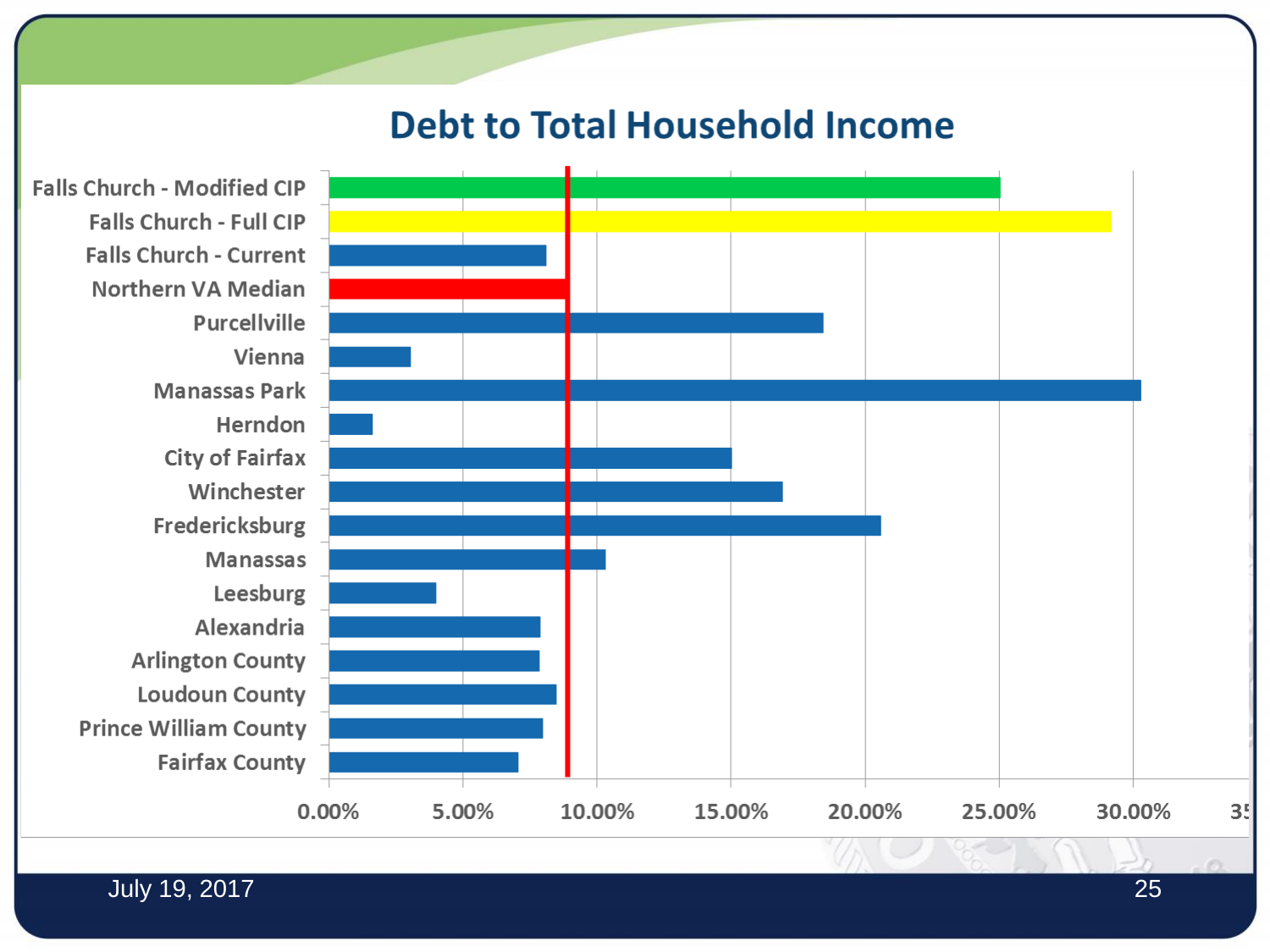### **Agenda & Timeline**

- Monday July 24: City Council Action on
	- School Bond Referendum Ordinance
		- \$120 million for GMHS
	- CIP Amendment Ordinance
		- "Full CIP" or "Modified CIP"
- August: File Referendum with Court
- November 7, 2017
	- Proposed School Bond Referendum